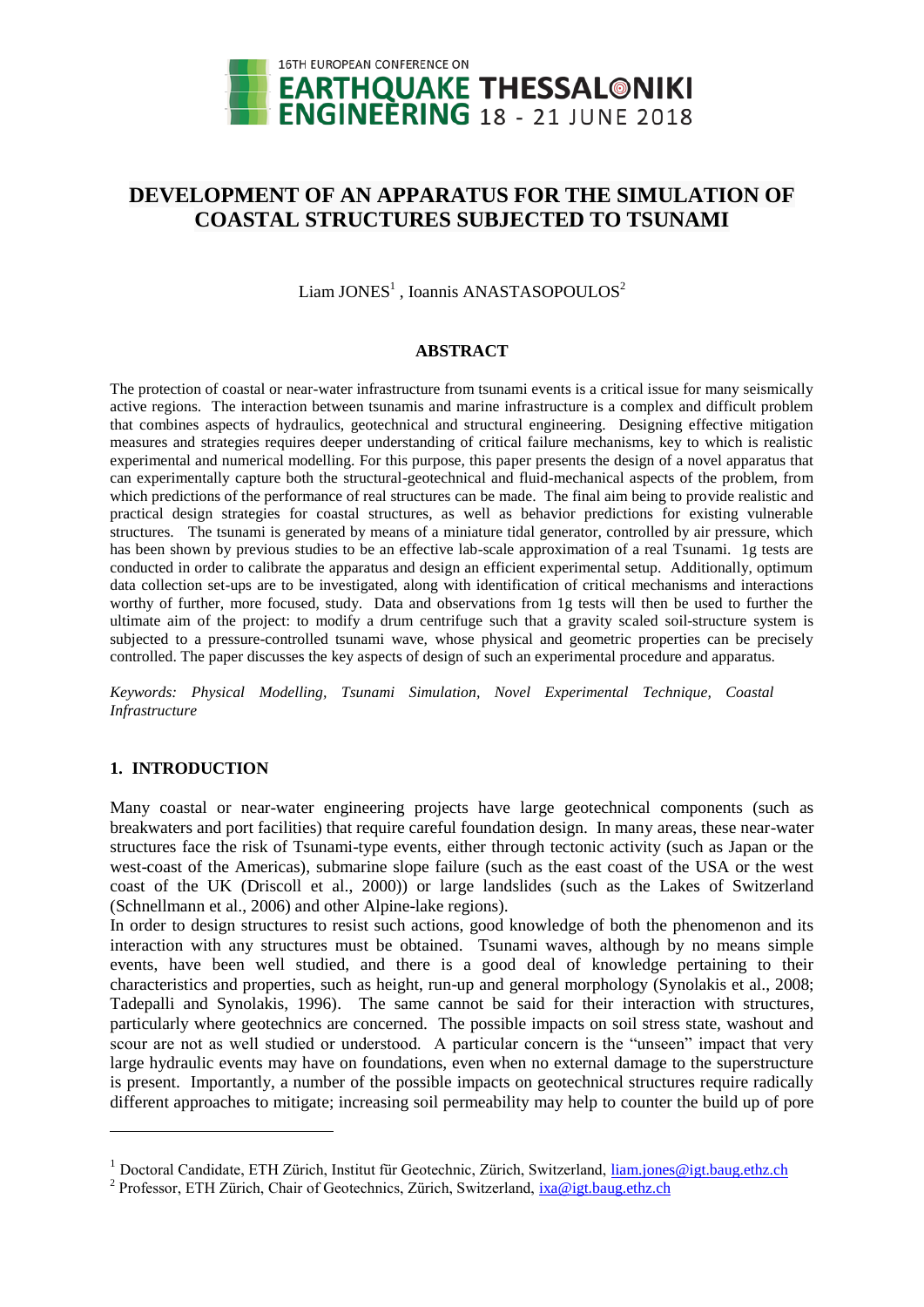pressures, but it would severely increase the potential for scour and wash-out. Thus, it is essential that we have good knowledge of the precise mechanisms at play during Tsunami, before design takes place.

The project discussed here aims to adapt existing, well established, geotechnical modelling techniques (i.e. centrifuge modelling) to the problem at hand. Part of that process is detailed here, with the design of a test-bench, used to thoroughly examine and characterize modelling techniques for later adaptation to a geotechnical centrifuge. The design of this lab-scale test apparatus will be discussed here, along with the challenges and solutions to designing such a device, which themselves illustrate some of the interesting aspects of both Tsunami-type events and geotechnical physical modelling in general.

# **2. TSUNAMIS AS A GEOTECHNICAL PHENOMENON**

Many, if not all, coastal or near-water infrastructure has a large geotechnical component (Tsinker, 2014). Whether it is the construction of breakwaters, harbor facilities, or seawalls and revetments, geotechnical engineering plays a crucial role in design. Additionally, specifically for Tsunami events, many failures of these of these structures are geotechnical. During, or after Tsunamis, breakwaters or sea walls can be seen to have been displaced, rotated or to have been transported away from their original location (Arikawa et al., 2012; Chock et al., 2013b). Generally, the concrete parts of these structures remain intact. The rest of the structure (the geotechnical part), such as the embankment or revetment on which the concrete part sits is either severely damaged or destroyed. Measuring the specific damage to such a structure, particularly internally, can be extremely difficult. In particular, the time-line of such failures may be very important for design, and is almost impossible to ascertain with measurements taken after the event. Methods are available for estimating the "pseudo-static" loads imparted on structures by Tsunami (Nistor et al., 2009) however they do not account for any interaction with foundation systems, and produce quite different design values between different codes (Thusyanthan and Gopal Madabhushi, 2008).

Thus, effects of Tsunamis on the performance of such embankments and gravity structures is not well understood, and assessing their suitability for re-use poses significant problems for those tasked with re-building after a Tsunami. Generally, the approach has been to massively reinforce and enlarge such partially destroyed structures (as in Japan after the Tsunami of 2011) (Raby et al., 2015). The effectiveness of such a strategy is as-yet unknown, and it seems wise not to wait for the next catastrophe in order to find out.

Thus, there remain many questions both about how near-water structures fail and how to design them against such failures. Although many failures are attributed to scour or piping beneath the foundation (Chock et al., 2013a), it is extremely difficult to confirm this from field observations, where the failed super-structure is often transported away from its original foundation. This makes it difficult to assess whether the observed scouring is a cause or a result of the failure of the structure. In order to resolve this, the failure would need to be observed and documented as it happened, something which is only possible though reduced-scale physical modelling in the lab.

## **3. GENERAL TSUNAMI CHARACTERISTICS AND SIMULATION TECHNIQUES**

The "traditional" Tsunami is generated by the large, rapid movement of sub-sea tectonic plates either during or after an earthquake. Although the tectonic displacement may only be of the order of centimeters, it can take place over an area of ocean floor many thousands of square kilometers in area. This small change in the effective depth of the ocean over a discreet area causes the total ocean surface to re-equilibrate, generating a "wave", or waves that can be many tens to hundreds of kilometers in length, which can propagate over an entire ocean (Bryant, 2014). When these large wavelength waves approach the shore, the depth of water in which they propagate decreases. This causes the wave to slow down, and thus increase in height through the shallow water wave equation, which is generally accepted as adequate for deriving the celerity of Tsunami waves (Allsop et al., 2014; Rossetto et al., 2011):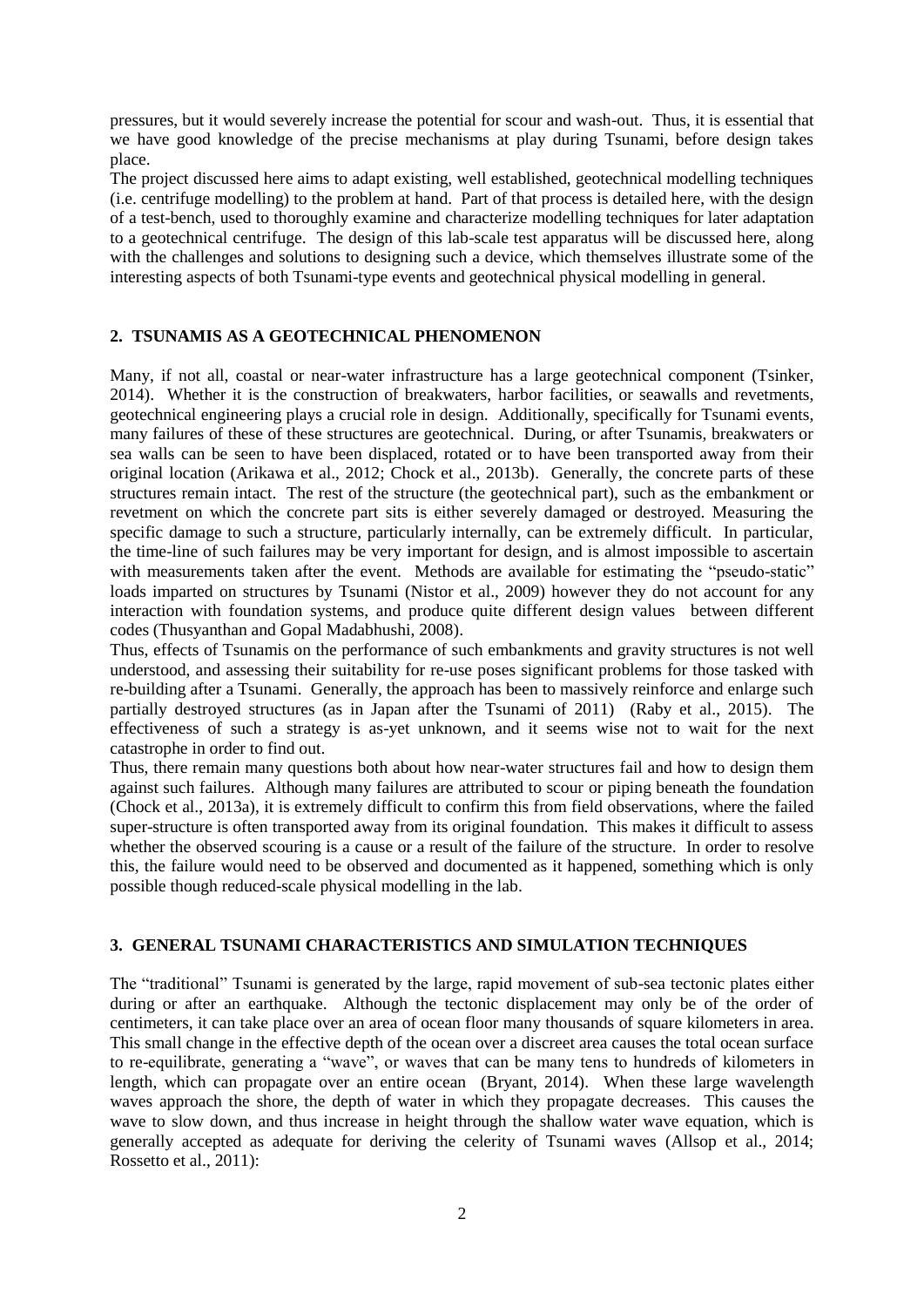# $c = \sqrt{gd}$  (1)

Where *c* is the celerity, *g* and *d* are gravitational acceleration and water depth respectively.

The term "Tsunami" is also used to describe a number of other events with similar consequences but radically different origins, such as landslide "Tsunamis" or yet more distant, seiche events, more common in Europe (Genevois and Ghirotti, 2005; Rabinovich, 2010; Schnellmann et al., 2006). Given that the aim here is to model the ultimate consequence of such events and not their origins, it is safe here to group these distinct mechanisms under the umbrella term "Tsunami". Although, qualitatively we can say that the resulting inundating waves are similar (large height, large volume) the specific wave types, forms and behavior can be substantially different. This is one of myriad of reasons why modelling a Tsunami with any accuracy can be extremely difficult.

Allowing for the previous, we can say that Tsunami are generally characterized as a solitary or N-Wave. One fairly simple form of N-wave is described using a hyperbolic secant function (Whitham, 2011):

$$
n(t)=\varepsilon H\left(ct-X_2\right)\operatorname{sech}^2[\gamma(ct-X_1)]\tag{2}
$$

Where *n* is the water surface profile, *H* the desired wave height, and  $\gamma$  are dimensionless scale factors relating to amplitude and steepness respectively.  $X_1$  and  $X_2$  are geometric scale parameters, and control the shape of the wave, allowing for symmetric or non-symmetric positive and negative pulses (Figure 1).



Figure 1. Generalised "N-Wave" after Whitham (2011) showing the effects of the shape parameters  $X_1$  and  $X_2$ 

The purpose of illustrating this point, is that it has specific implications for the design of any "simulation" machine. Both these colossal wavelengths and large negative amplitudes are far out of the reach of a traditional paddle-type wave generator using in most geotechnical modelling set-ups.

One successful technique used to model Tsunami-type waves employs what is known as a "Tidal Generator". A Tidal Generator is essentially a submerged water reservoir (charge tank) that discharges into an open body of water under a pressure differential (Figure 2). By changing the air pressure within the closed reservoir, the water level of the open body can be raised or lowered very precisely. This can be done in cycles, to simulate the ebbing and flowing of tides (hence the name) (M.J.Wilkie 1952). However, rapid changes in pressure in the reservoir can produce the shock-type waves characteristic of a Tsunami. The pressure inside the chamber is controlled via the application of vacuum or compressed air to the charge tank, so air must applied or evacuated rapidly. Because the flow of water is controlled by air pressure, a comparatively small amount of mechanical effort is needed to manipulate large volumes of water.

Such a set-up has been effectively employed in previous research, at reduced scale, focusing on the specific reproduction of the Tsunami wave-form, both near and on-shore (Rossetto et al., 2011).

The key advantage of such a device is the theoretically limitless wavelength able to be produced. Such a system can also easily reproduce the initial negative amplitude phase of a Tsunami. However, practically, there are limits on the devices capabilities due to the volume of water that can be stored in the tank. In order to model realistic scale Tsunami, the tank must be very large. Although this is of little concern for traditional lab scale experiments, it makes adaptation to a geotechnical centrifuge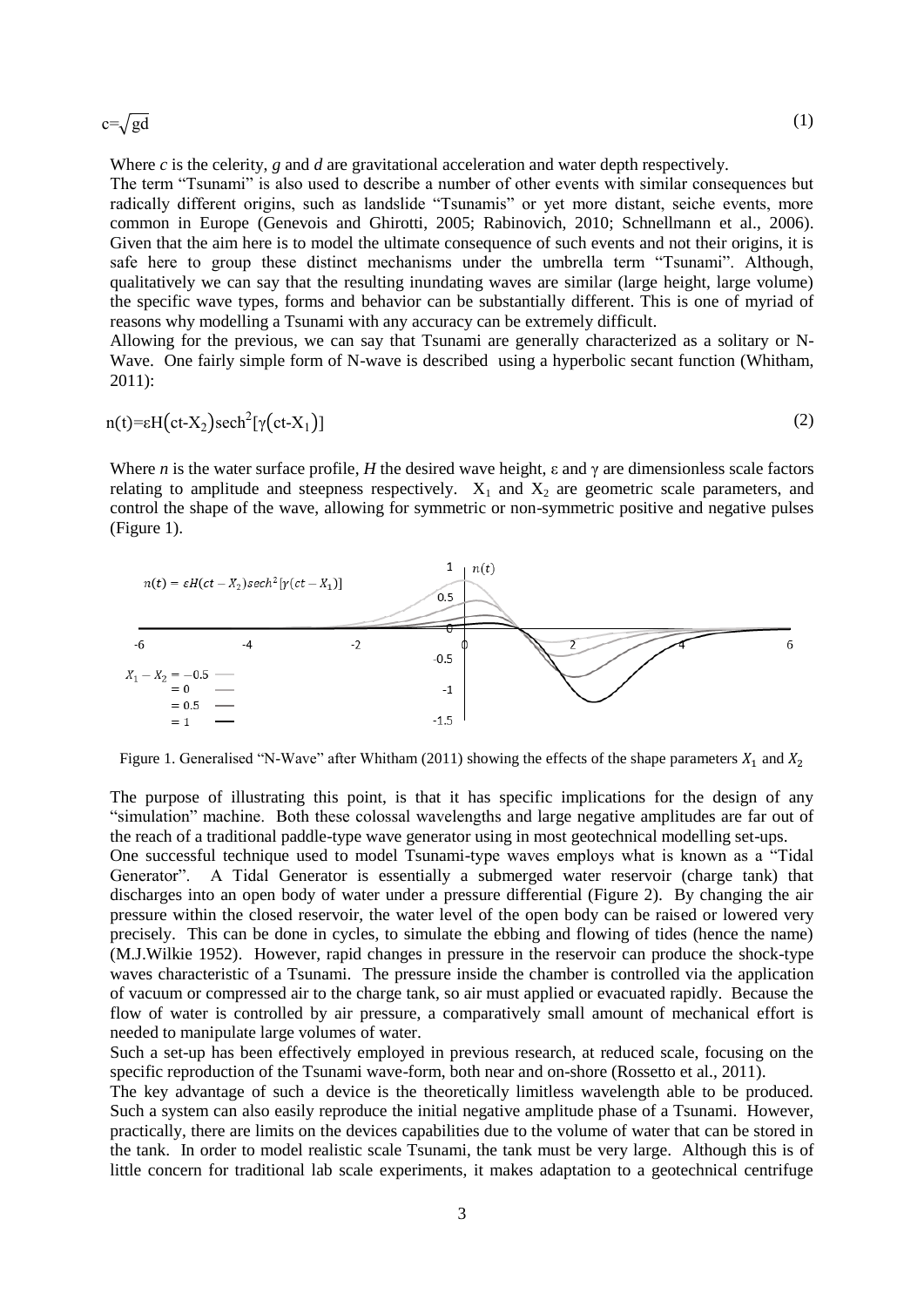challenging. Restrictions on model size in a centrifuge are based both on space and weight, thus even if a large volume of water could be stored on the machine platform, its weight (when accelerated up to 50g, 100g or higher) would make the set-up impossible.



Figure 2. Schematic diagram and mechanical function of a "Tidal Generator" (Upper) and general "Tsunami-Type" surface elevation (lower) profile. 1) Initial State 2) Drawdown 3) Positive pulse 4) Model Inundation 5) Steady water surface 6) Return to initial state

Another (significant) limit on the outlined concept is the inability to model a Tsunami wave of constant height. In order for the machine to work, and generate flow, there must be a hydraulic gradient between the outflow of the tank and the end of the model space. This means, either the height of the wave must be constantly increasing, or there must be some other boundary condition, such as a drain, on the far side of the model.

#### **4. PROPOSED DESIGN**

For the purposes of calibration and testing, a lab scale experiment is designed and constructed. This prototype is designed to operate without the additional gravitational acceleration provided by a geotechnical centrifuge, with the purpose of testing the Tsunami generation system. It will also be used to investigate, and test, various data acquisition and model construction techniques which will be used later for centrifuge models. The model is designed to have as much similitude with the final centrifuge apparatus as possible, including dimensions, equipment and mechanical design. One concession is made with regard to geometry, where the prototype is roughly half the length of the centrifuge model, owing to limit on available lab space and practical constructability. The apparatus is designed to replicate scales of  $1:50 \sim 1:100$  hence, wavelengths of 5-10m, and heights 0.01-0.1 m. The model area is 1.6m in length, and can accommodate models 0.3m in out-of-plane breadth (Figure 3). Models consist of a long inclined shoaling area made up of sand or other test material. At the end of the model is situated the prototype structure. Ideally, the model space would extend a considerable distance behind the model, to accommodate the run-up of the Tsunami wave, however that was not practical here due to space restrictions.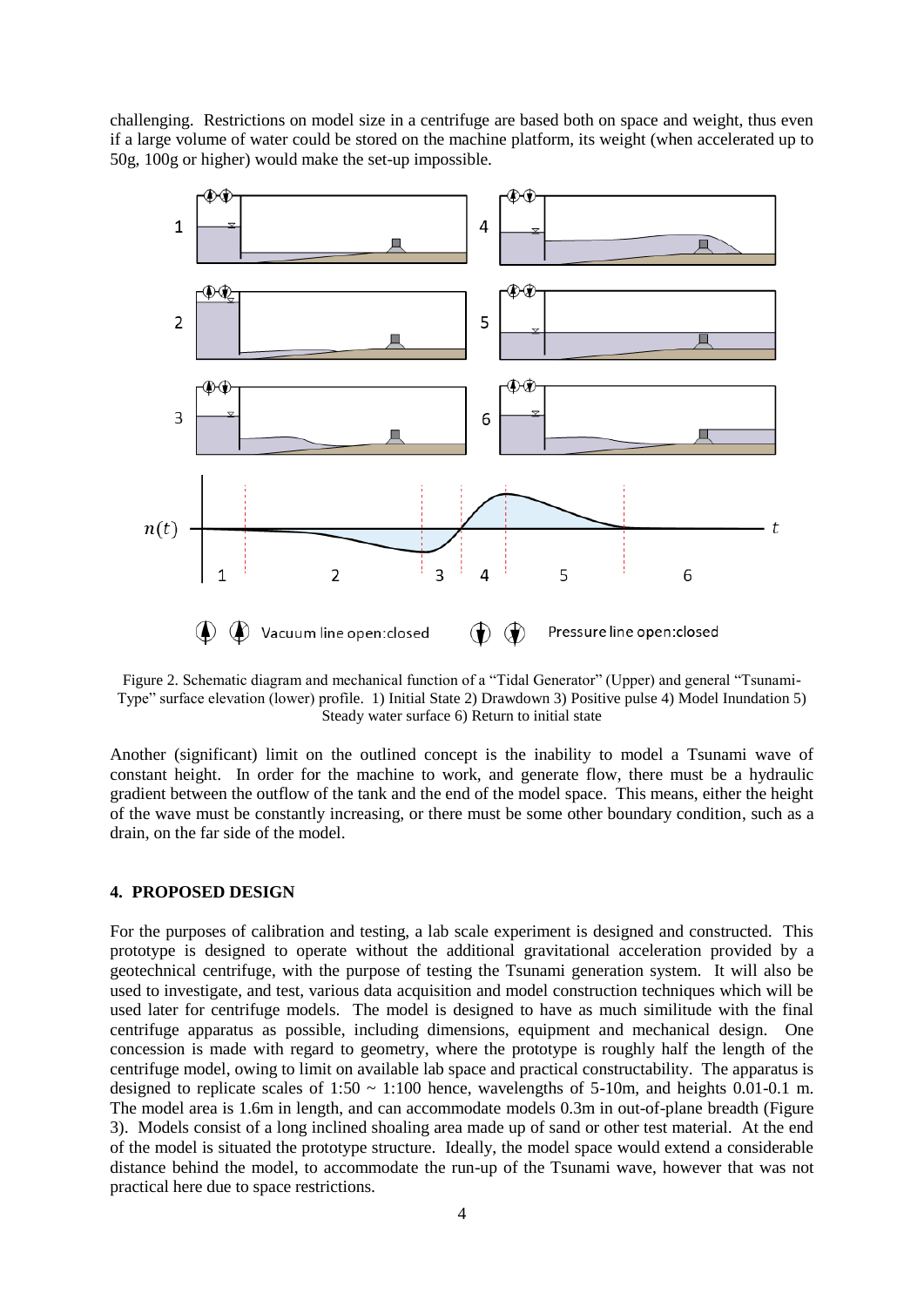

Figure 3. Proposed centrifuge experiment (left) and new lab-scale testing apparatus (right) with approximate dimensions

To overcome the previous limitations with the "tidal generator", a modified generator design is proposed which allows for re-circulation of water after passing over the model area. Such a design has the advantage of both minimizing the size of tank required in the apparatus and effectively allowing an infinite wavelength event to be modelled.

Such a system could be constructed using a traditional pump, which cycles water from the end of the model area and back into the tank. However, this method has a number of disadvantages: Firstly the pump would have to have an extremely high performance, able to achieve flow rates in excess of  $1m<sup>3</sup>$ per minute for the model discussed here. Secondly, the pump would also have to be designed to resist the very high operational acceleration of a geotechnical centrifuge, which would come at extremely high mechanical and monetary cost.



Figure 4. Modified Tidal Generator design including a new recirculation system. The two phases are shown Pressurisation (Top) atmospheric pressure is allowed into the tank. This pressure forces closed the left hand oneway valve, and forces open the right. Water flows though the right hand side and into the model area. Vacuum (Bottom) pressure in the tank is dropped, pulling open the left hand one-way valve and shutting the right. Water is drawn from the end of the model area and into the secondary tank

As such, the desired recirculation is achieved simply by adding an additional charge tank that both pulls water from the end of the model area and then injects it into the original "primary" tank (Figure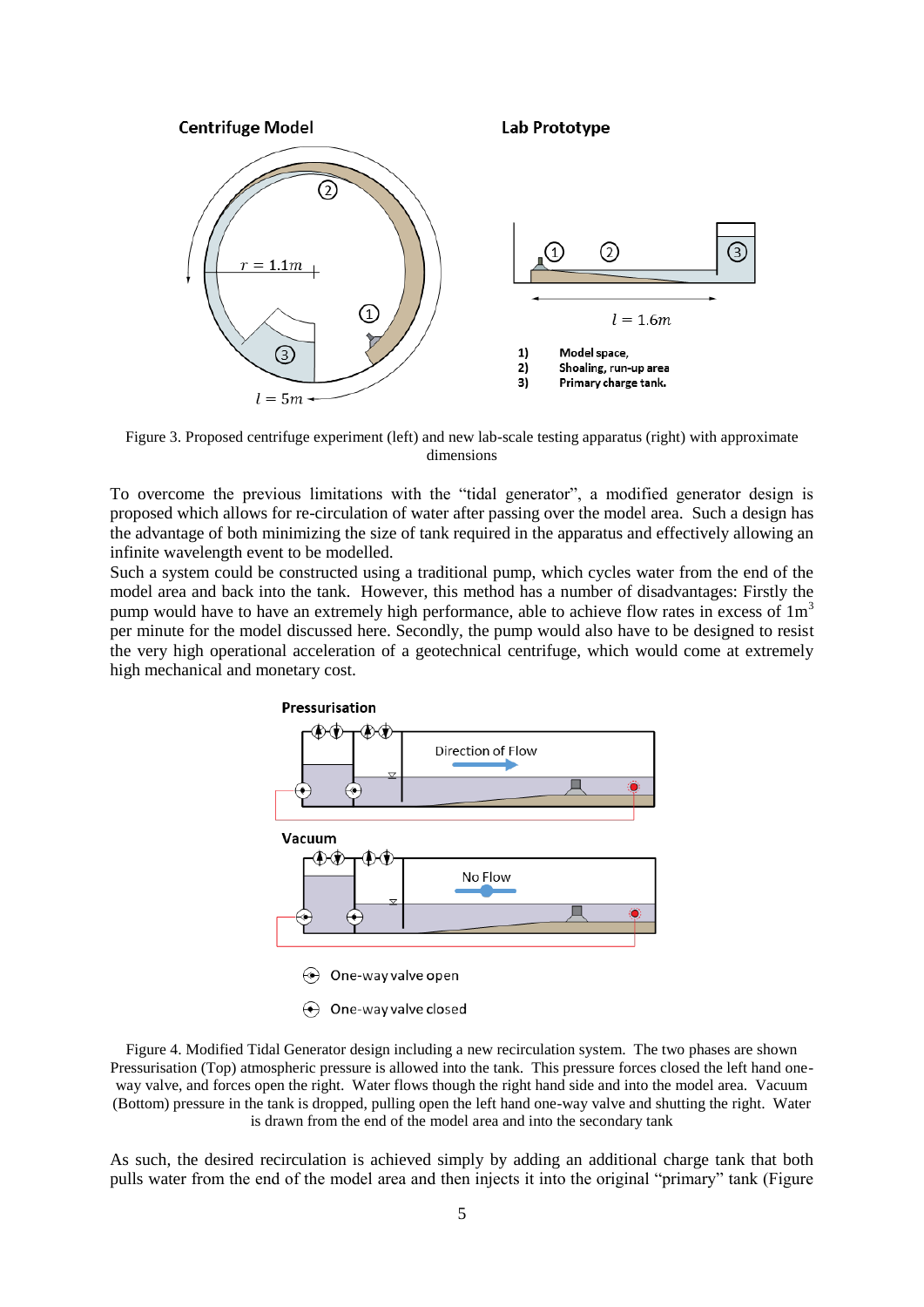4). It works in exactly the same fashion as the primary tank, however, the addition of two one-way valves means the water can only flow in and out of the tank in one direction. Upon application of vacuum to the tank, water is drawn in from the far side of the model area, upon pressurization; water is discharged into the main charge tank. The system works essentially like bellows, used for providing air to a furnace or fire. Adding an additional parallel re-circulation tank, operated out of phase from the other allows for a continuous flow of water around the model. The systems functions to provide a fairly steady amount of continuous volume flux which can be attenuated using the main charge tank as a sink if desired.

Pressure within each tank is regulated via a digital proportional valve. A target pressure is transmitted to the valve, and it opens or closes ports to vacuum or atmosphere until the target is reached. The valves are controlled via computer, in an open loop system, where commands are sent from the PC to the valve, and the valve passively reports internal pressure readings (Figure 5).

A vacuum pump is also specified for use with the apparatus. This is done simply though obtaining the first derivative of the desired wave profile with respect to time, to obtain the volume flux. Using the geometry of the tank, it is then possible to calculate the required pressure gradient with respect to time within the tank. This can then be used to specify the required pump. This results in a fairly large pump requirement due to the large increase in celerity at higher levels of acceleration.



Figure 5. Illustration of the constructed lab-scale testing apparatus, showing the model area, control valves and secondary tanks

It should be noted here, that the purpose of this device is not to model the generation or propagation of Tsunami with a great deal of accuracy. The set-up is designed to capture the broad characteristics of such events, and cover a sufficient envelope such that the most extreme aspects of such events can be simulated. The purpose here is to model and test the interaction between such events and geotechnical structures in as general and widely applicable sense as possible, covering a wide gamut of scenarios rather than aiming to reconstruct specific events.

## **5. CONCLUSION AND OUTLOOK**

A new procedure for simulating the interaction between Tsunami-type events and their interactions with geotechnical structures has been described and detailed. The apparatus is currently under construction, with the aim of testing and refining techniques for later use in the scaled gravity environment of a geotechnical centrifuge.

The apparatus is still in the beginning phases of testing and commissioning, but initial qualitative findings give a hopeful outlook for future experiments aimed at understanding this complex and little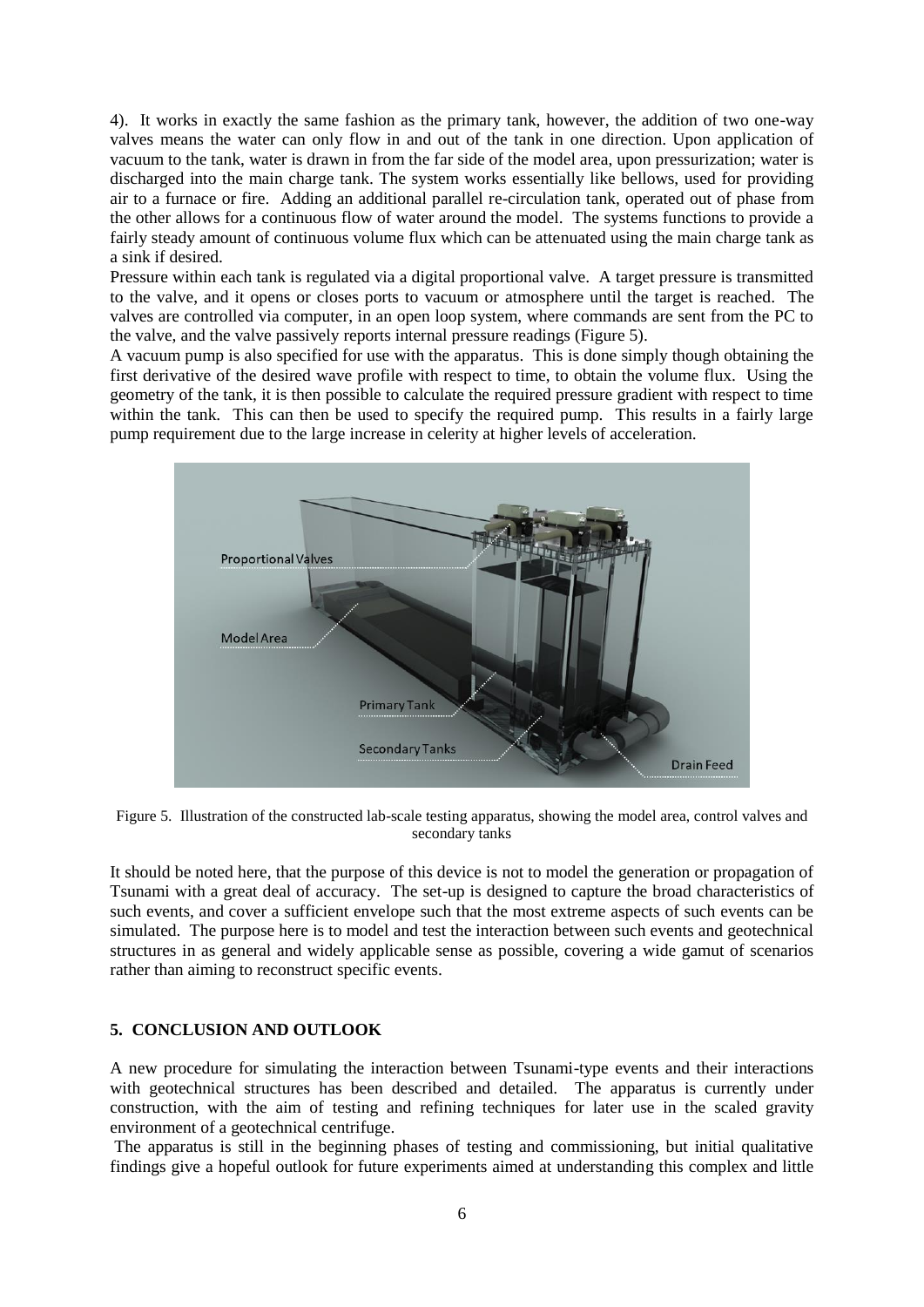understood phenomenon. Future publications will detail the calibration and ultimate performance of the set-up.

The interaction between geotechnical structures and hydrodynamic or Tsunami-like events is an interesting and challenging field, where much remains to be discovered. However, recent interest has lead to some interesting discoveries and raised some new questions relating to precisely how such structures fail, and how to design against these failures (Miyamoto et al.; Tsurugasaki et al.). These discoveries come at a time where impacts from such events are becoming far more destructive, thanks to increasing urbanization (especially in coastal areas) and the ever increasing frequency of catastrophic metrological events due to climate change. This makes the study and application of potential resilience measures extremely important. Part of this effort is the resilience of coastal or near-water infrastructure to such events, whose constructions are largely geotechnical in nature. The hope of this project is to open-up a new avenue for future research and design schemes aimed at exploring this difficult and ever evolving area of design.

#### **6. REFERENCES**

Allsop, W., Chandler, I., Zaccaria, M., (2014). Improvements in the physical modelling of tsunamis and their effects. *Coastlab14 (5th International Conference on the Application of Physical Modelling in Coastal and Port Engineering and Science)*.

Arikawa, T., Sato, M., Shimosako, K., Hasegawa, I., Yeom, G.-S., Tomita, T., (2012). Failure mechanism of Kamaishi breakwaters due to the Great East Japan earthquake tsunami. *Coastal engineering proceedings* 1, 16.

Bryant, E., (2014). Tsunami: the underrated hazard. Springer.

Chock, G., Carden, L., Robertson, I., Olsen, M., Yu, G., (2013a). Tohoku tsunami-induced building failure analysis with implications for US tsunami and seismic design codes. *Earthquake spectra* 29, S99-S126.

Chock, G., Robertson, I.N., Kriebel, D.L., Francis, M., Nistor, I., (2013b). Tohoku, Japan, Earthquake and Tsunami of 2011 : performance of structures under tsunami loads. American Society of Civil Engineers, Reston, Virginia.

Driscoll, N.W., Weissel, J.K., Goff, J.A., (2000). Potential for large-scale submarine slope failure and tsunami generation along the US mid-Atlantic coast. *Geology* 28, 407-410.

Genevois, R., Ghirotti, M., (2005). The 1963 vaiont landslide. *Giornale di Geologia Applicata* 1, 41-52.

M.J.Wilkie , G.A.J.Y., (1952). Pneumatic Tide Generator. *The Engineer*.

Miyamoto, J., Miyake, M., Tsurugasaki, K., Sumida, H., Sawada, Y., Maeda, K., Matsuda, T., Instability of Breakwater Foundation during Tsunami in a Drum Centrifuge. International Society of Offshore and Polar Engineers.

Nistor, I., Palermo, D., Nouri, Y., Murty, T., Saatcioglu, M., (2009). Tsunami-induced forces on structures. *Handbook of coastal and ocean engineering*, 261-286.

Rabinovich, A.B., (2010). Seiches and harbor oscillations, Handbook of coastal and ocean engineering. World Scientific, pp. 193-236.

Raby, A., Macabuag, J., Pomonis, A., Wilkinson, S., Rossetto, T., (2015). Implications of the 2011 Great East Japan Tsunami on sea defence design. *International Journal of Disaster Risk Reduction* 14, 332-346.

Rossetto, T., Allsop, W., Charvet, I., Robinson, D.I., (2011). Physical modelling of tsunami using a new pneumatic wave generator. *Coastal Engineering* 58, 517-527.

Schnellmann, M., Anselmetti, F.S., Giardini, D., Mckenzie, J.A., (2006). 15,000 Years of mass-movement history in Lake Lucerne: Implications for seismic and tsunami hazards. *Eclogae Geologicae Helvetiae* 99, 409- 428.

Synolakis, C.E., Bernard, E.N., Titov, V.V., Kanoglu, U., Gonzalez, F.I., (2008). Validation and verification of tsunami numerical models. *Pure Appl Geophys* 165, 2197-2228.

Tadepalli, S., Synolakis, C.E., (1996). Model for the leading waves of tsunamis. *Physical Review Letters* 77, 2141.